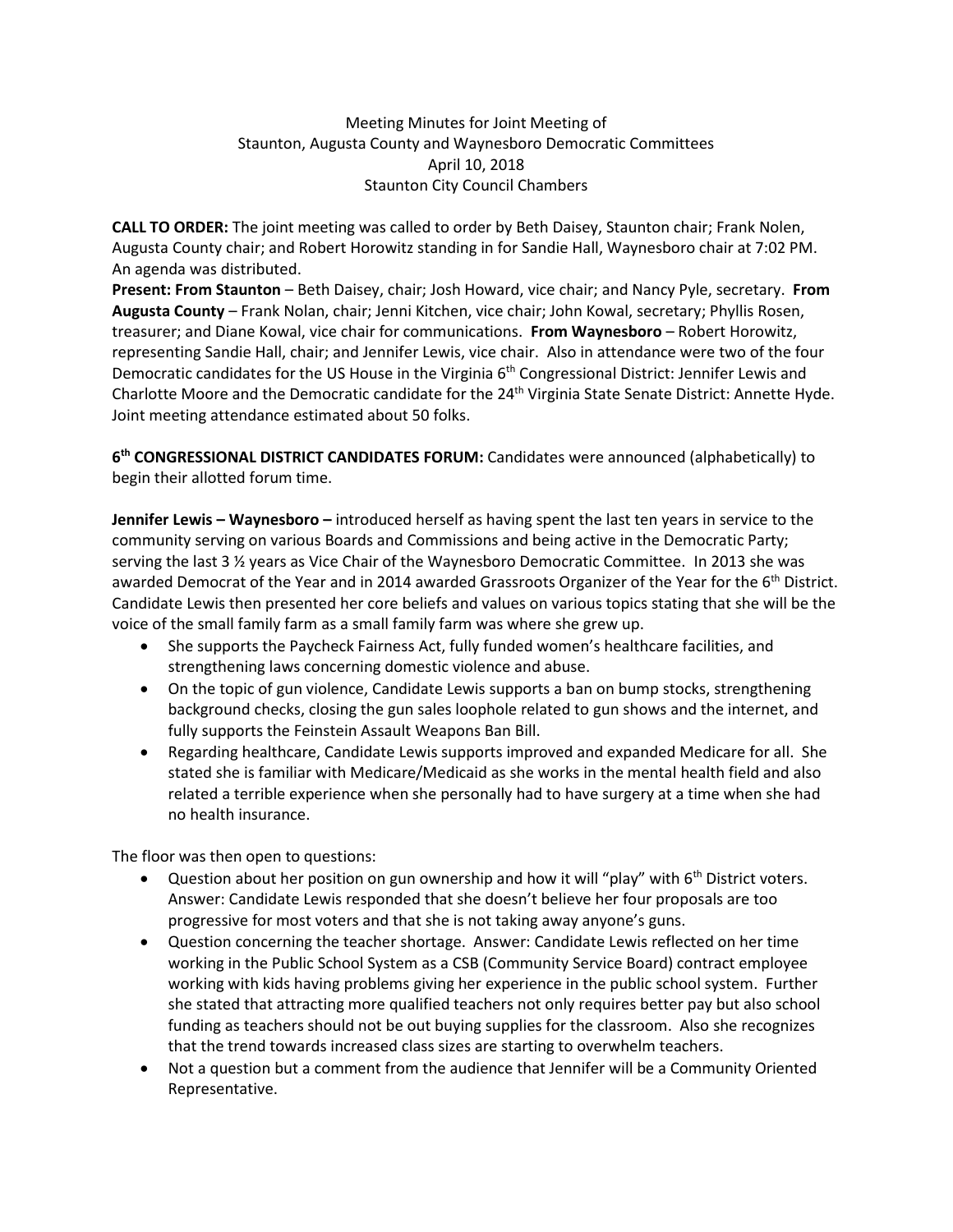- Concern expressed again about how Candidate Lewis needs to approach sensitive issues to appeal to voters in the  $6<sup>th</sup>$  District. Answer: Candidate Lewis expressed her belief that by meeting with people and building personal relationships she can convince voters of all persuasions to vote for her. She further stated that she has already built these personal relationships as a member of the Soil & Water Conservation Board and as a founding member of the Friends of Augusta County. As a supporter of strong private property rights and the Ellison Medicare for All Bill she is confident she can persuade voters that voting for a Democrat is in their best interest.
- Other comments from the audience about topics that would appeal to a broad range of voters:
	- o Fully fund Special Education
	- $\circ$  Fix Medicare Part D that prohibits the Government from negotiating drug prices
	- o Whether Democrat or Republican, the first priority of all Mom's is they want their kids protected.

**Charlotte Moore – Roanoke –** introduced herself as having lived in Southwest Virginia her entire life. She further stated that she has two children, a daughter working in the mental health field and a son that served in the US Navy. She has served on the Roanoke County Board of Supervisors, the Virginia Association of Counties Board of Directors, and other Boards and Commissions. One of her primary concerns is protecting the environment. Her approach to entering Congress will be to have compassionate conversations with fellow members. Being respectful and showing integrity in these conversations with no bullying. Candidate Moore then presented her core beliefs and values on various topics:

- Education supports better pay for teachers and more teachers. Also stressed that education needs are in both the academic and vocational fields.
- Health Care: ADA benefits need to be put back into effect. There needs to be more access to mental health care. Prescription drug costs now do not make sense and surgery costs in the US far exceed what costs are overseas. The question is, "Why are Insurance Companies and Drug Companies in control of our health care?"

The floor was then open to questions:

- Question asking for a rundown of other core beliefs. Answer: Candidate Moore's response:
	- $\circ$  I believe the Government has no business dictating to people about their personal healthcare decisions.
	- $\circ$  I believe in the 2<sup>nd</sup> Amendment and am a gun owner myself but AR15s and bump stocks are not needed and should be restricted in the name of protecting our children and families.
	- $\circ$  I support gay rights. Everyone has the right do what they want and the Government should not intervene in our choices.
- Question about candidates never talking about voting rights. Answer: Candidate Moore stated that she supports automatic voter registration as people turn 18.
- Question about neither candidate talking about jobs. Answer: Candidate Moore talked about her personal experience running a landscaping business and stated that the minimum wage needs to be increased.
- Question about I-81. Answer: Candidate Moore responded that she had been a member of a Regional Commission that addressed the I-81 issue. A possible solution would be an additional "truck" lane to ease some of the traffic congestion.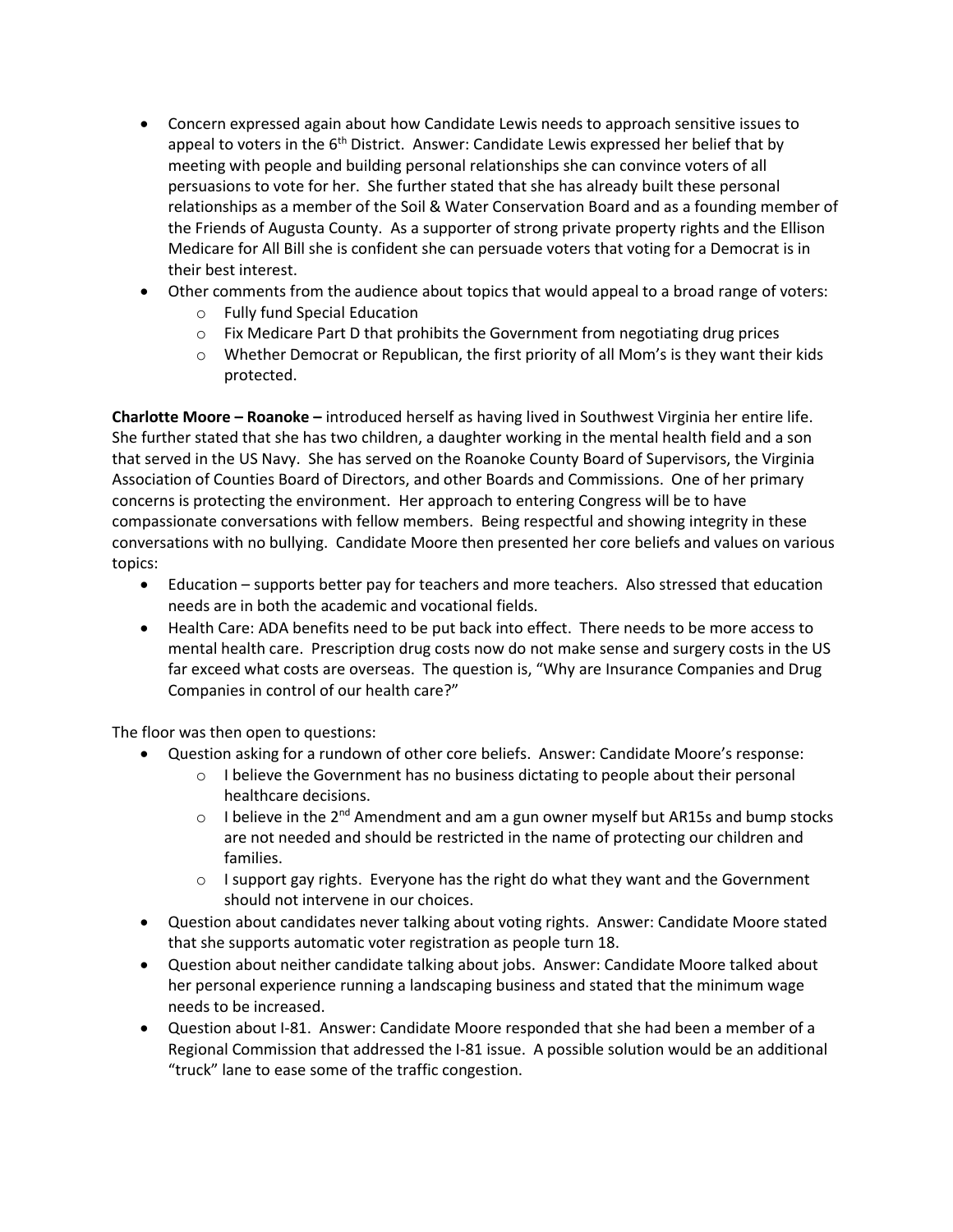• Question about Congress having to deal with worldwide issues – Syria for example. Answer: Candidate Moore expressed her belief that we need to work with our allies to find solutions to problems.

## **GENERAL ANNOUNCEMENTS**

## **Joint Committee Special Events Reminders**

- Patriotism, Liberty and the  $2^{nd}$  Amendment, a non-partisan event concerning gun control and gun reform will be held April 28, 2018, 3PM at the Booker T. Washington Center.
- A voter registration event in Staunton will be held April 20, 2018 in conjunction with the planned student walkout and using local students to help register their classmates. It was noted that in the County, registration has begun at the county high schools starting with Stuarts Draft that occurred on April 9th and Wilson scheduled for April 16th.
- For the May  $8<sup>th</sup>$  regular joint meeting, speakers are tentatively being lined up with a focus on election cycle coordination with the Democratic Party of Virginia.
- The June  $12<sup>th</sup>$  regularly scheduled joint meeting will be on Primary election night so we are planning to organize an election night party.
	- $\circ$  Question from the floor: Are the Democratic Committees backing a particular candidate at this time? Answer: Per Democratic Party of Virginia policy, Democratic Committees are to remain neutral until after the Primary Election. After the June Primary, the Democratic Committees can begin campaign functions such as phone banking, canvassing, opening and manning the headquarters office, etc. in support of the Democratic candidate selected in the Primary.

Another question from the floor concerned working the polls and driving voters to the polls for the upcoming city elections in Staunton and Waynesboro. Answer: This is the responsibility of the individual candidates and their supporters.

**Young Democrats:** Laura Kleiner, Chair of the Young Democrats of Staunton, Augusta County was introduced to provide a summary of the Young Democrats Annual Conference which was held at UVA in Charlottesville, April 6-8, 2018. Laura reported it was a worthwhile and well attended event with Tim Kaine as guest speaker. It was noted that Travis Chaplin was elected Vice Chair of the Disability Caucus. It was reiterated that membership in the Young Democrats is open to all aged 40 and under.

**Acknowledgement for the Joint March Meeting Minutes:** It was reported that minutes of the Joint Meetings will now be available and distributed among the committee memberships. Beth very graciously thanked John Kowal for volunteering for the minutes recording assignment.

**Joint Democratic Committee Website:** Diane Kowal was introduced to provide an update on the Staunton, Augusta County, Waynesboro Democratic Committees Joint Website:

- The goal is to provide "one stop shopping" for the "visitor" while eliminating duplication, creating a professional appearance and sharing costs to create a better website for less, across all three committees.
- The decision has been made to use the WiX platform for its ease of use, provides more modern flexible features and provides highly flexible security controls.
- There will be one platform for all three committees with tabs that will take the "visitor" to the individual committees.